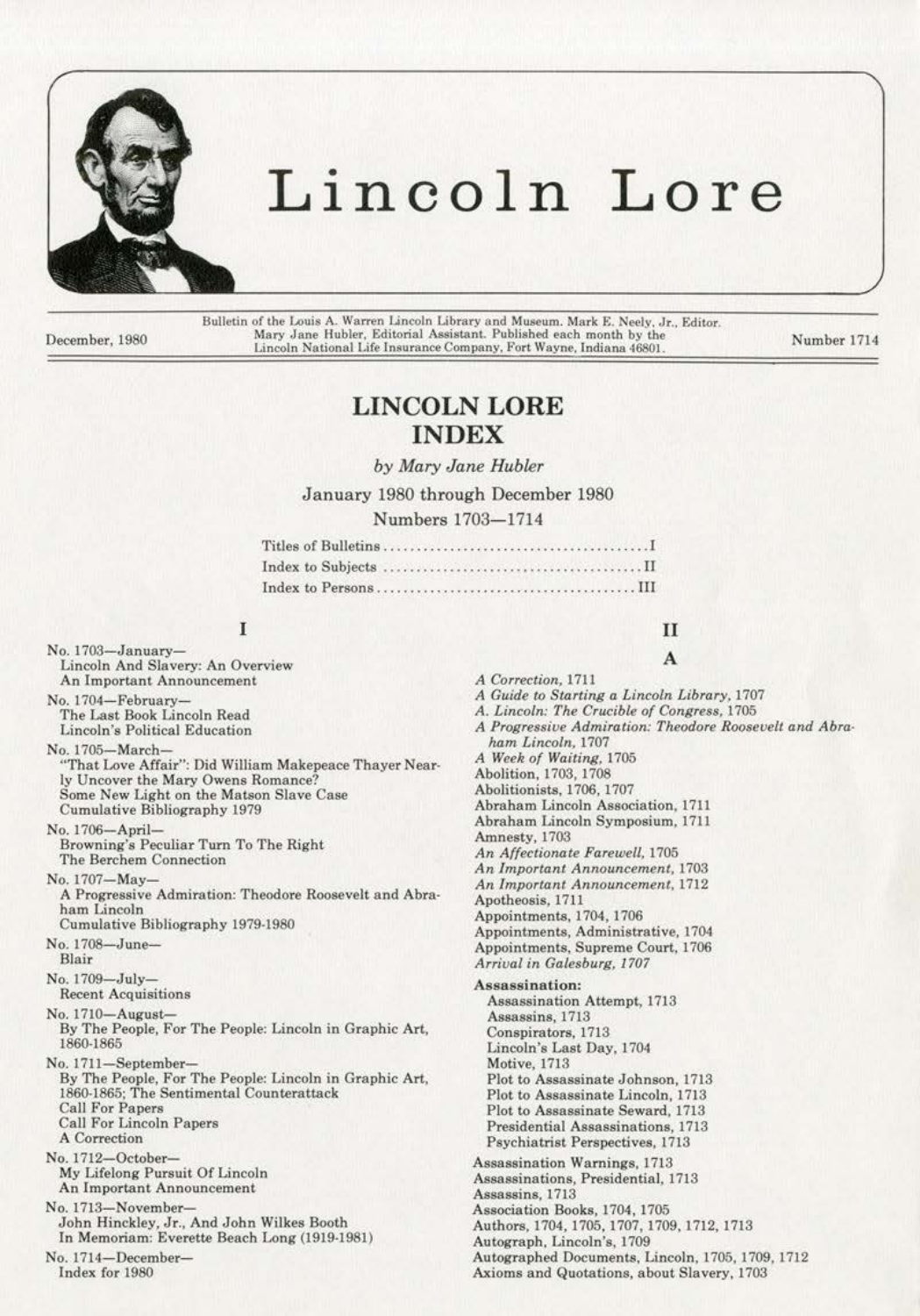B

Baltimore, Maryland, 1706 Barrett Collection, 1709 Berchem, Jules. 1706 Bibliography (see Books) Bibliography Committee, 1713 Bibliography, Oakleaf, 1712 Biographies of Lincoln, 1705, 1707, 1711 Biography of Francis Preston Blair, 1708 Birth, Sesquicentennial Celebration, 1712 Birthday Programs, 1707 Birthplace Cabin, 1709 *Blair,* 1708 Blair Family, 1708 **Blair, Francis Preston, 1708 Blair, Montgomery, 1708**  Bland, Harry MacNeill, 1709 Books: **A.** *Lincoln: Prairie* Lawyer~ **1705**  Bibliography, Oakleaf, 1712 Biography, 1705, 1707 Book Reviews:  $Francis$  *Preston Blair*, 1708 Books Lincoln Read, 1704 Collateral Books, 1705, 1708, 1713 Collections, 1709 Cumulative Bibliography. 1705. 1707 Diarists, 1706 *Following Abraham Lincoln, 1809-1865.* 1709 **Humorous, 1704**  Juvenile Books, 1705, 1709 Lincoln Photographs, 1707 Louis A. Warren Lincoln Library and Museum, 1709 Memoirs, R. Gerald McMurtry, 1712 *My Lifelong Pursuit of Lincoln,* 1712 Rare.1709 *The Civil War Day by Day: An Almanac, 1861-1865,* 1713 *The Dred Scott Case: Its Significance in American Law and Politics,* a11705 *The Face of Lincoln,* 1709 *The Odyssey of the Etcher of Books, 1709 The Saints and the Union: Utah Territory during the Civil War,* 1713 Wall, Bernhardt, 1709 Booth. John Wilkes. 1713 Border States, 1708 **Browning, Orville Hickman, 1706**  *Browning's Peculiar Turn To The Right,* 1706 Bruce, Robert V., 1712 Buchanan, James (Pres.). 1704 *By All These Hands,* 1705 *By the Light of the Moon,* 1707 *By The Peopk, For The People: Lincoln in Graphic Art, 1860·1865.* 1710 *By The People, For The People: Lincoln in Graphic Art, 1860·1865; The Sentimental Counterattack,* 1711

# c

Cabinet Members, 1706, 1707, 1708 Cabinet Members (1860 Selection), 1706 California, 1704 *Call For Lincoln Papers,* 1711 *Call For Papers,* 1711 Cannon Office Building Exhibit. 1710. 1711 Carl, George Truman, 1709 Cartoonists, 1710 Cartoons (contemporary), 1710 Cartoons, Copperhead, 1710 Cartoons, Political, 1710 Cartoons, Poster, 1710 *Caught In The Middle: Lincoln And The Smith Brothers Case,* 1707

Centennials, 1707 **Characteristics:**  Attitude Towards Others, 1703, 1705 Developmental Influences, 1703, 1705 Humor, 1704, 1710 Marfan's Syndrome, 1706 Personal Traits, 1703, 1704, 1705. 1706, 1710 Physical Appearance. 1706, 1710 Smile, 1710 Childhood, 1705 Chiriqui Improvement Company, 1708 Christian, Daniel, 1712 Circuit Rider, 1704 Civil Liberties, 1710 **Civil War:** Baltimore, 1706 Blair, Francis Preston, 1708 Border States, 1703, 1708 Civil War and Lincoln, 1703, 1707, 1708,1711 Confederate Prisoners of War, 1713 Confederate Soldiers, 1713 Confederate Spies, 1713 Confiscation Acts, First and Second, 1706 Finances, 1707 Fort Sumter, 1708 Generals, 1703, 1706, 1707 Generals (Benjamin F. Butler), 1710 Manpower. 1713 Military, 1713 Military Law, 1706 Negro Suffrage, 1703 President's War Powers, 1706, 1707 War Democracy, 1703, 1706. 1707 Civil War and Lincoln, 1703, 1707. 1711 Civil War Politics and Lincoln, 1703, 1706, 1707 Clarke, Asia Booth, 1713 Coles County, Illinois, 1705 Collections (Lincolniana), 1709, 1712 Collector, Bland, Harry MacNeill, 1709 Collector, Hart, Charles Henry, 1709 Collectors, 1709 Collectors, Photograph, 1709 Collectors, Rare Books, 1709 Colonization, Negroes, 1708 Comparisons With Others, 1707, 1711 Confederacy, 1703, 1707, 1708, 1710, 1713 Confederate Soldiers, 1713 Confiscation Acts, 1706 Congress, 1704 Congressman Lincoln (1847·1849), 1704 Conspirators (see Assassination) Constitution, 1707 Constitution, Slavery Interpretation, 1703 Contemporaries *of* Abraham Lincoln. (Arnold, Isaac N.) 1707 (Blair, Francis Preston) 1708 (Browning, Orville Hickman) 1705 (Browning, Orville Hickman, Mrs.) 1705 (Herndon, William H.) 1705, 1707 (Lamon, Ward Hill) 1707 (Owens, Mary) 1705 (Roosevelt, Theodore, Sr.) 1707 (Scripps, John Locke) 1705 (Sumner, Charles) 1708 (Thayer, William Makepeace) 1705 Copperheads, 1710 **Correspondence:**  April Fools' Day Letter, 1838, 1705 Browning Letter, 0. H. (Mrs.), 1838, 1705 Executive, 1705. 1707 Robert Todd Lincoln, 1707 Criticism of Lincoln, 1703, 1706, 1707, 1713 Culture, 1710, 1711

Davis, Jefferson, 1703, 1708

D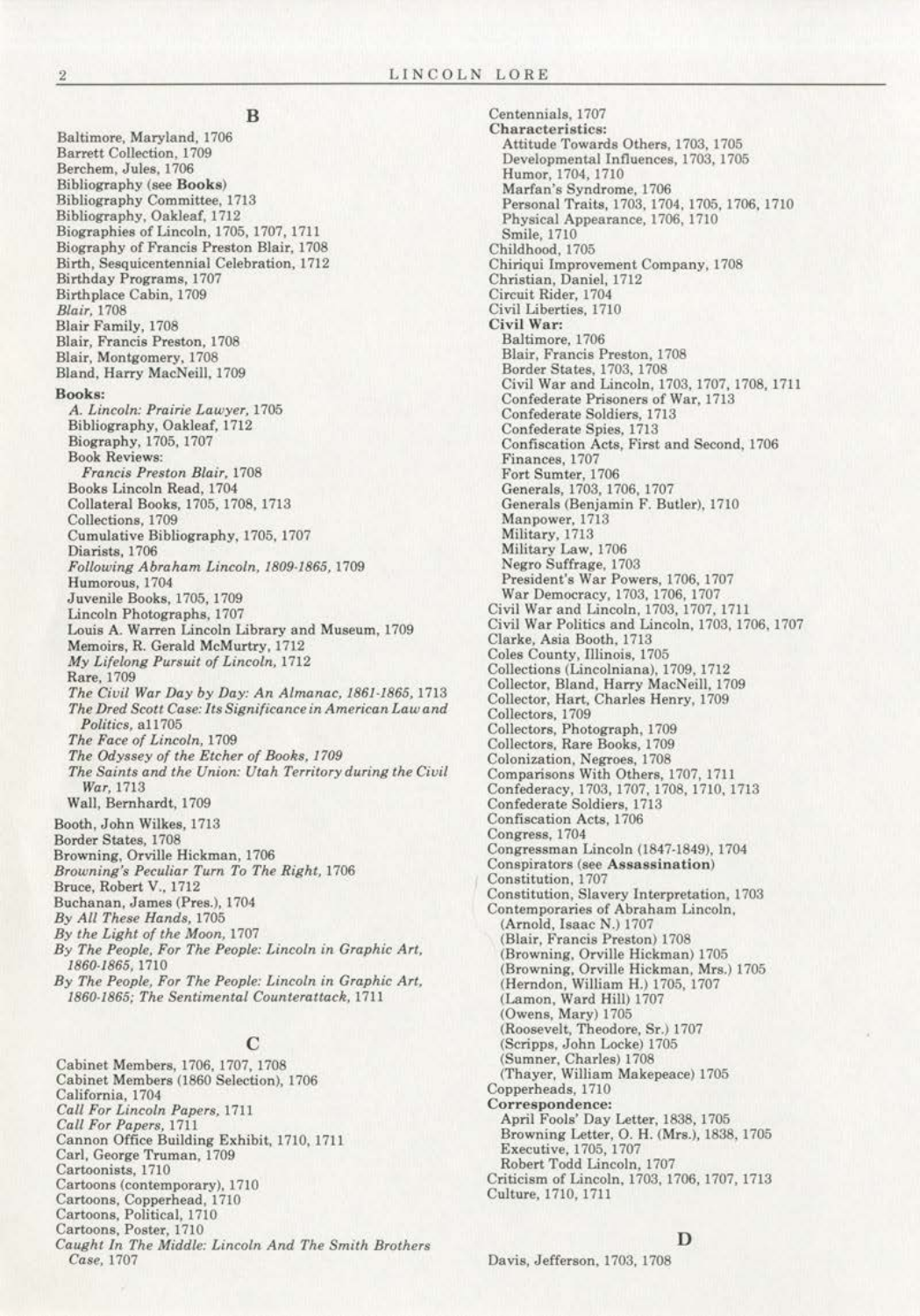Debates, 1703, 1704 Democracy, 1703, 1707 Democratic Party, 1703, 1704, 1708, 1710 Demythologizing Lincoln: The Illinoisan Nobody Knows, 1707 Diaries, Orville Hickman Browning, 1706 Diarists, 1706 Diligence Breeds Success, 1705 Documents, 1705, 1709 Documents, John Wilkes Booth, 1713 Documents, Lincoln, 1705, 1707, 1709, 1712 Documents, Robert Todd Lincoln, 1707 Douglas, Stephen A., 1704, 1706 Duff, John J., 1705

#### E

Early Environment, 1705 Education, 1705 Educators, 1705 Emancipation, 1703, 1704, 1705, 1706, 1708 Emancipation Proclamation, 1703, 1704, 1706, 1709, 1710, 1713 Emancipation Proclamation Lithograph, 1709

Engravings (see Pictures)<br>Exhibits, "By The People, For the People: Lincoln in Graphic Art, 1860-1865", 1710, 1711

#### F

Family: Family Portraits, 1711 Katherine Helm, 1704 Kinfolk (near), 1703 Mary Todd Lincoln, 1704, 1705, 1711 Nancy Hanks Lincoln, 1703<br>Robert Todd Lincoln, 1705, 1707 Sara Bush Johnston Lincoln, 1705, 1711 Thomas Lincoln, 1703<br>Thomas "Tad" Lincoln, 1711 Family Pets, 1705 Federalists, 1707 Fehrenbacher, Don E., 1705 Finances, 1707 Fish Collection, 1709 Following Abraham Lincoln, 1809-1865, 1709 Foreign Affairs, 1706, 1708 Foundry, Berchem, 1706

#### G

Gettysburg Address (see Presidential Addresses) Give No Offense, 1705 Governors, 1704 Graphic Art, 1710, 1711 Greeley, Horace, 1710

#### н

Habeas Corpus, Writ of, 1705 Hampton Roads Peace Conference, 1708 Hands of Lincoln (see Sculpture) Hart, Charles Henry, 1709 Hay, John, 1707<br>Hinckley, John, Jr., 1713 Historiography, Lincoln, 1707 **Home Environments:** Kentucky, 1709 Horner Collection, 1709 House Divided Speech, 1703 How the Printmakers Saw Lincoln: Not-So-Honest Portraits of "Honest Abe", 1705 Humor, 1704 Humorists, 1704 Hyman, Harold M., 1703

I

Illinois, 1704, 1705 Illinois, Coles County, 1705 Illinois Constitution, 1705 Illinois Legislation, 1705 Illinois, Resolutions, 1703 Illinois State Historical Society, 1711 Illinois Supreme Court, 1705 Image, Lincoln's, 1710, 1711 Imagery, 1710, 1711<br>In Memoriam: Everette Beach Long (1919-1981), 1713 Inaugural Addresses (see Presidential Addresses) Index (see Lincoln Lore) Indiana, 1703, 1705

#### J

Jackson, Andrew, 1708 Jarvis, Charles Wesley, 1709 Jefferson, Thomas (Pres.), 1707 John Hinckley, Jr., And John Wilkes Booth, 1713 Jokes, 1704

#### K

Kansas-Nebraska Act, 1703 Kentucky, 1703, 1705 Kentucky, Hodgenville, 1707 Kidnap Plot, 1713 Kinfolk (see Family) Know Nothings, 1704

#### L

Labor, 1707 Last Day (see Assassination) Latin America, 1708 Law Partners, 1704, 1705 Lawsuits, 1704, 1705 Lawyer (see Legal Profession) Lawyer, 1704 Lectures, Lincoln, 1703, 1712 **Legal Profession:** Circuit Rider, 1704 Herndon, William H., 1705<br>Lawyer, 1704 Matson Slave Case, 1705 Sangamon County Circuit Court, 1704 Lincoln And Slavery: An Overview, 1703 Lincoln: Democracy's Touchstone, 1705 Lincoln-Douglas Debates, 1703, 1704 Lincoln in Portraiture, 1709 Lincoln Lore: Indexes, (1979) 1702; (1980) 1714 Numbers Grouped By Years: (1980) 1703-1714 Lincoln Memorial University, 1712 Lincoln National Life Foundation (see also the Louis A. Warren Lincoln Library And Museum) **Lincoln National Life Foundation:** Directors Emeritus, 1712 Lincoln National Life Foundation, Inc., 1709 Lincoln National Life Insurance Company: Lincoln National Life Foundation, Inc., 1709 Lincoln Scholars, 1703, 1705, 1707, 1709, 1711, 1712, 1713 *Lincoln, the Politician, 1707*<br>Lincolniana, 1703, 1704, 1705, 1709 Lincoln's Emancipation Proclamation, 1709 Lincoln's Political Education, 1704 Lincoln's Reconstructions: Neither Failure of Vision Nor Vision of Failure, 1703 Lincoln's Visit to Macomb, 1705 Literature (see Books): Bibliography (see Books) Lithographs (see Pictures)<br>Long, E. B. "Pete", 1713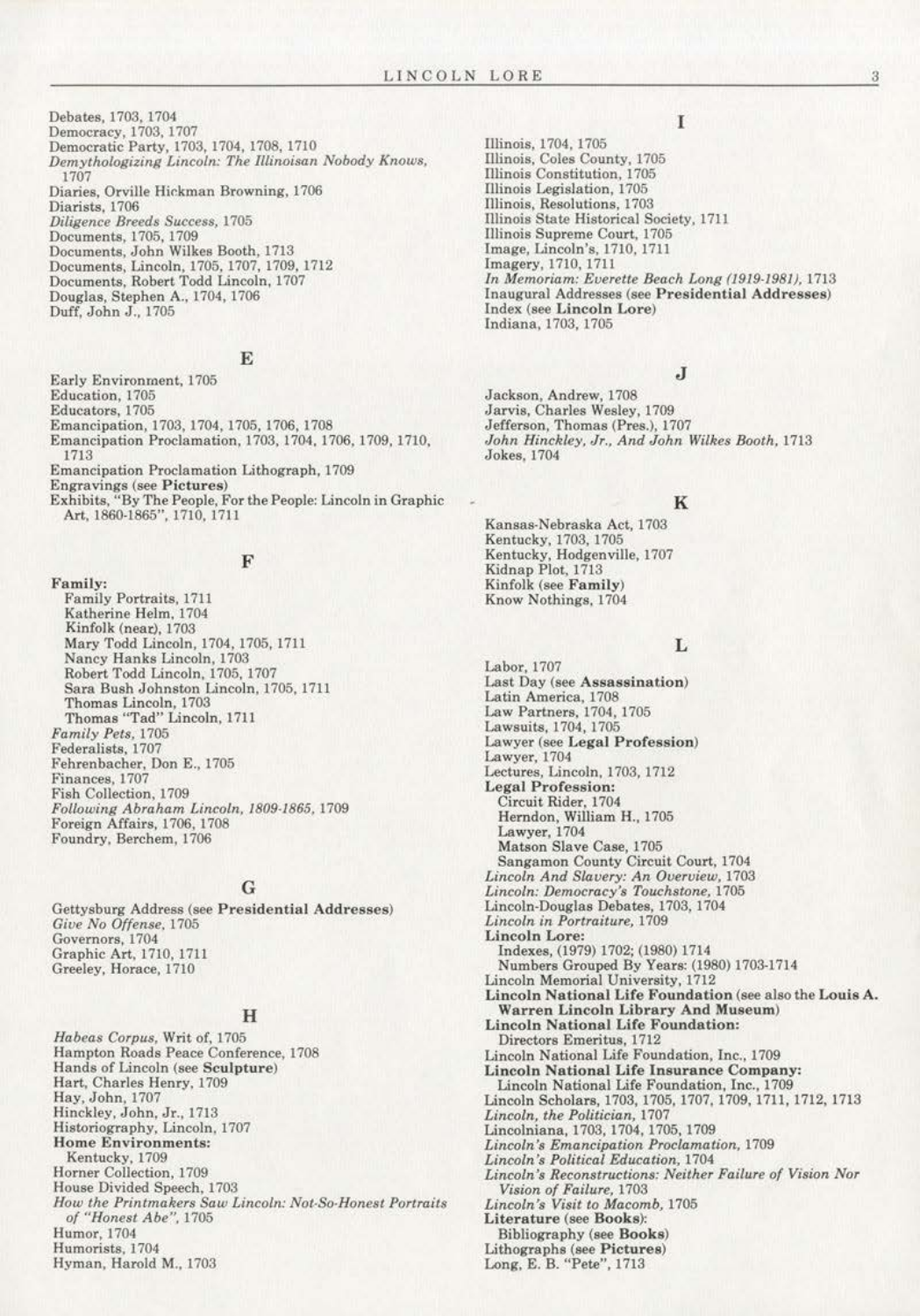Louis A. Warren Lincoln Library And Museum: Annual Lincoln Lecture, R. Gerald McMurtry, 1703, 1712 Director Emeritus, 1712 Directors Emeritus, 1712 Library, 1709 Recent Acquisitions, 1709 Love Affair, 1705

#### M

Manuscripts, 1709 Marfan's Syndrome, 1706 Maryland, Baltimore, 1706 Masks of Lincoln (see Sculpture) Matson Slave Case, 1705 McLellan Collection, 1709 McMurtry, R. Gerald, 1712 Mellon, James, 1709 **Memorial Enterprises:**  Birthplace Memorial, 1707, 1709 Memorial Services, 1707 Meserve, Frederick Hill, 1709 Mexican War, 1703, 1704 Mexico, 1708 *Minority President,* 1707 Missouri, 1703 *My Lifelong Pursuit Of Lincoln,* 1712

#### N

Nast. Thomas, 1710 Negroes, 1703, 1704, 1705, 1706,1707, 1708,1710,1713 Negroes. Free, 1703, 1705 Negroes. Slaves, 1703, 1705 **Newspaper Coverage:**  New York *Times,* 1713 New York Times News Service, 1713 *San Diego Herald, 1104*  United Press International. 1713 Nicolay, John G., 1707, 1711

#### $\bf o$

 $On$  January First, 1705 Organizations, 1707

#### p

Paintings (see Pictures) Patricide In The House Divided: A Psychological Interpre*lotion of Lincoln and His Age,* 1705 Peace Offer (Incomplete), 1864, 1703 Phoenix, John, 1704 *Phoenixiana; or, Sketches and Burlesques,* 1704 Photograph Collectors, 1709 Photographers, 1709, 1710, 1711 Photographs: Brady, Mathew, 1709 Collectors, 1709 Gardner, Alexander, 1709 Hesler, Alexander, 1710 Hesler Plates, 1709 Mellon's Photographic History of Lincoln, 1709 **Pictures:**  Apotheosis, 1711 Contemporary Cartoons, 1710 Engravings, 1709, 1710 Engravings, Lincoln Family, 1711 Family, 1711 Jarvis, Charles Wesley, 1709 Lincoln and "Tad" (1864), 1711  $Lin <sub>co</sub> *l on Not rait ure*, 1709$ *Lincoln's Emancipation Proclamation,* **1709**  Lithographs, 1709, 1710 Lithographs, Lincoln Family, 1711 Paintings, 1709,1710 Photographs, 1711

Portraits, 1709, 1711 Wife, 1711 Political Culture, 1704, 1708 Politicallmage, 1704, 1710, 1711, 1713 Political Literature, 1704, 1710 Political Opponents, 1703, 1710, 1713 Political Parties, 1704, 1708, 1710 Political Patronage, 1704, 1708, 1710, 1713 Political Philosophy, 1703, 1704,1707,1708,1710,1713 Political Problems, 1713 Political Strategy, 1704, 1707,1708, 1710,1713 Politics, Blair Family, 1708 Politics, Illinois, 1703, 1704 Popularity of Lincoln, 1707,1710,1711,1712, 1713 Portraits (see Pictures) Pre-Inaugural, 1703 Presidential Addresses: First Inaugural, 1706 Gettysburg Address, 1707 Presidential Assassinations, 1713 Presidential Campaign of 1860, 1710 Presidential Campaign of 1864, 1710 Presidential Candidates, 1706, 1708,1710 Presidential Nominees, 1860, 1706 Presidential Powers, 1707 Presidents Before & After Lincoln, 1704,1707, 1708, 1711, 1713 Printmakers, 1710,1711 Progressive Era, 1707 Progressivism, 1707

#### Q

Quotations about Slavery (see Axioms), 1703

#### R

Racism, 1703, 1706, 1708, 1710 *Railroaders and Riuermen,* 1705 Railsplitter, 1705, 1710 Raymond, Henry J., 1703 Reagan, Ronald (Pres.), 1713 **Recent Acquisitions, 1709** Reconstruction, !703, 1708, 1713 Republican Club of New York, 1707 Republican National Convention, 1860, 1710 Republican Party, 1703.1704.1705.1706,1707.1708.1710 Republicans, 1705 Resolutions. Illinois, 1703 Richmond, 1713 *Riding the Eighth Circuit,* 1707 Roosevelt, Theodore, Jr., 1707 Russell, Gilman R., Emancipation Proclamation Lithograph, 1709

#### s

Sandburg, Carl, 1712 Sangamon County Circuit Court, 1704 Scott, Dred, 1707 Sculptors, 1706 **Sculpture:**  Yolk Hands, 1706 Yolk Mask, 1706 Secession, 1706, 1708 Secretaries (White House), 1707, 1711 Seward, William H., 1710 Slave Trade, 1703 Slavery, 1703, 1704, 1705, 1707,1708, 1710,1713 Slaves, 1706 Slaves, Legal Status, 1705 Soeial Life, 1710, 1711 *Some New Light on the Matson S/aue Case,* 1705 Speeches and Writings (see P residential Addresses, Cor- respondence, Debates, House Divided Speech, Lincoln·Douglas Debates, and Pre-Inaugural) Stem Collection, 1709 Stewart Collection, 1709 Sumner, Charles, 1708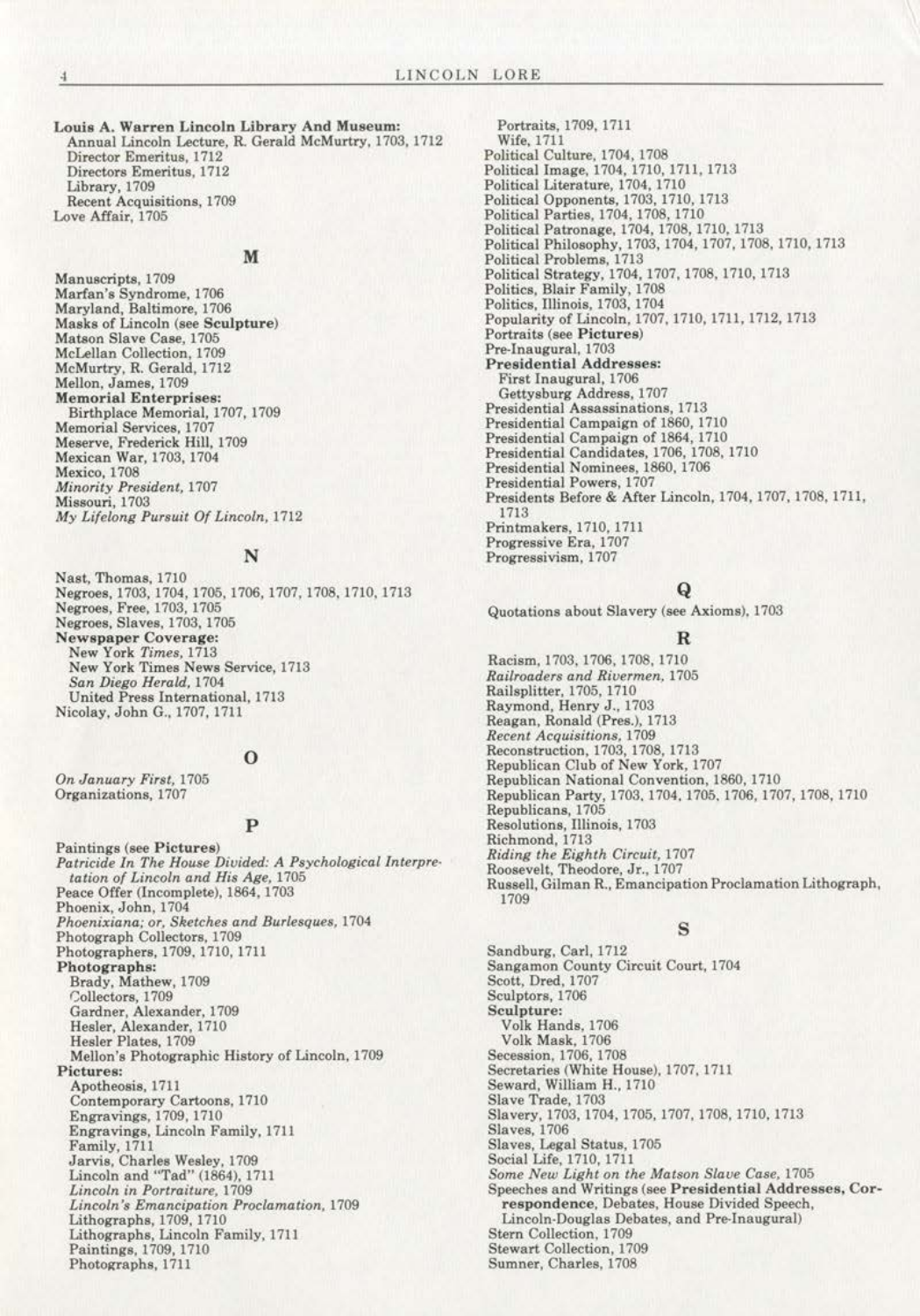Supreme Court Cases, 1707 Supreme Court Justices, 1706, 1707 Symposiums, 1711

**T**  Taft, William Howard (Pres.), 1707 Taney, Roger B., 1707 Taylor, Zachary, 1704 Temperance, 1705 *"That Love Affair": Did William Makepeace Thayer Nearly Uncover the Mary Owens Romance?, 1705 The Berchem Connection,* 1706 *The Campaign of 1860,* 1707 *The Cosgrove Report: Being the Private Inquiry of a Pinker· ton Detective into the Death of President Lincoln,* 1705 *The Dred Scott Case: It\$ Significance in American Law and Politics,* 1705 *The Face* 0{ *Lincoln,* 1707, 1709 *The Last Book Lincoln Read,* 1704 *The Lincoln Bookcalender 1980,* 1705 *The Lincoln Diddle,* 1707 *The Lincoln Theme Since Randall's Call: The Promises And Perils* 0{ *Professionalism,* 1705 The Minor Affair: An Adventure in Forgery and Detection, 1705 *The Odyssey of the Etcher of Books,* 1709 *The Pioneer Boy, and How He Became President,* 1705 *The Public and the Private Lincoln: Contemporary Perspectives,* 1705 The Roy P. Crocker Historical Document Collection of the *Lincoln Savings and Loan Association,* **1707**  Thirteenth Amendment, 1703 *Three Minutes at Gettysburg, 1707 Time* Magazine, 1713 *To Rise in Life, 1707 Tried by the Press,* 1707

#### u

Union, 1703, 1707, 1708

#### v

Vocations, 1705 Volck, Adalbert Johann, 1710 Volk, Leonard W., I 706

#### **w**

Wall, Bernhardt, 1709 Wall Street, 1707 Wallace, Lew, 1709, 1711 Washington, D. C., 1713 Washington, George (Pres.), 1707, 1711 Whig Party, I 703, 1704 Whig State Committee Circular, 1704 Wife (see Mary Todd Lincoln in Persons Index), 1704,1705 Wigwam, 1860, 1710 **Women, l705**  Writings, 1704

#### **X,** Y,Z

*(Note:* Titles listed in the Cumulative Bibliography are italicized in the Subject Index.)

#### III

A. K. Smiley (library), 1707; Abbot, Lyman, 1707; Adams, John (Pres.), 1711; Adams, John Quincy (Pres.), 1709; Alderfer, William K., 1705; Arnold, Isaac N., 1707; Arnold, Samuel Bland, 1713; Ashmore, Gideon M., 1705; Atzerodt, George A., 1713; Ayres, George B., 1709.

Bailey, 1705; Baker, Edward D. (Brig. Gen.), 1704; Banks, **Nathaniel Prentiss, 1705; Barrett, Oliver R .. 1709; Barringer,**  Floyd S., 1705; Bates, Edward, 1706; Beecher, Henry Ward, 1710; Bell, Alexander Graham, 1712; Bell, John, 1708; Belot, Barbara, 1712; Belot, Bob, 1712; Benton, Thomas Hart (Sen.), 1708; Berehem, Jules, 1706; Berkowitz, David,1713; Bernard, Kenneth A., 1705, 1707; Berry, Richard (family), 1703; Beveridge, Albert J., 1707; Blair (family), 1708; Blair, Francis Preston, 1708; Blair, Francis Preston, Jr., 1708; Blair, Montgomery, 1708; Bland, Harry MacNeill, 1709; Bobbs-Merrill Company (publishers), 1712; Booth, Edwin, 1713; Booth, John IV., 1710, 1711, 1713; Booth, Junius Brutus,1713; Borglum, Gutzon, 1707; Boritt, G. S. (Prof.), 1708; Boyd, Andrew, 1712; Breckinridge, John C., 1708; Bridges, Roger, 1711; Brody, Jane E., 1713; Brown, F. H., 1710; Brown, John, 1710; Browne, Charles Farrar, 1704; Browning, Orville H., 1705, 1706; Browning, Orville Hickman (Mrs.), 1705; Bruce, Robert V., 1712; Bryant, Anthony, 1705; Bryant, Jane, 1705; Buchanan, James (Pres.), 1704, 1707; Burgess, Larry E. (Dr.), 1707; Burnside, Ambrose E. (Gen.), 1707; Butler, Benjamin Franklin (Gen.),1709, 1710; Buttarfield, Justin, 1704.

#### c

Calhoun, John C., 1703; Cameron, Simon, 1707; Carl, George Truman, 1709; Carlyle, Thomas, 1708; Carpenter, Francis Bicknell, 1709; Catton, Bruce, 1713; Charnwood, Lord, 1707; Chase, Salmon P., 1706; Cherne, Leo,1705; Christian, Daniel, 1712; Clarke, Asia Booth, 1713; Clay, Henry,1704; Cleveland, Grover (Pres.), 1711; Clifford, Clark,1708; Codding, Ichabod, 1712; Coe, William Robertson, 1705; Constable, Charles H., 1705; Cosgrove, Nicholas, 1705; Costa, Peter, 1713; Crocker, Donald IV., 1707; Crocker, Roy P., 1707; Croft, Michael, 1705; Cromwell, 1705; Current, Richard N., 1712; Currier and lves (publishers), 1710, 1713.

#### **D**

Davis, Cullom, 1705; Davis, David, 1704, 1706; Davis, G. Cullom, 1711; Davis, Jefferson, 1703, 1708, 1710; Davis, Walter (Sgt.), 1704; Derby, George Horatio, 1704; Douglas, Stephen A., 1703, 1704, 1706, 1708; Duff, John J., 1705.

#### **E**

Eberstadt, Charles. 1703, 1709.

#### **F**

Farrar, Fletcher, Jr., 1707; Feffer & Simons, Inc. (publishers), 1705; Fehrenbacher, Don E., 1705; Ficklin, Orlando B., 1705; Findley, Paul, 1705; Fish, Daniel, 1709; Forgie, George B., 1705; Fremont, John Charles, 1703, 1706.

#### G

Gardner, Alexander, 1709; Gates, Arnold, 1705, 1707; Gibbons, Peter, 1707; God, 1713; Grant, Ulysses S. (Gen.), 1708, 1711, 1713; Greeley, Horace, 1703, 1706, 1710.

Hamilton, Alexander (Pres.), 1707; Hamilton, Lee David,